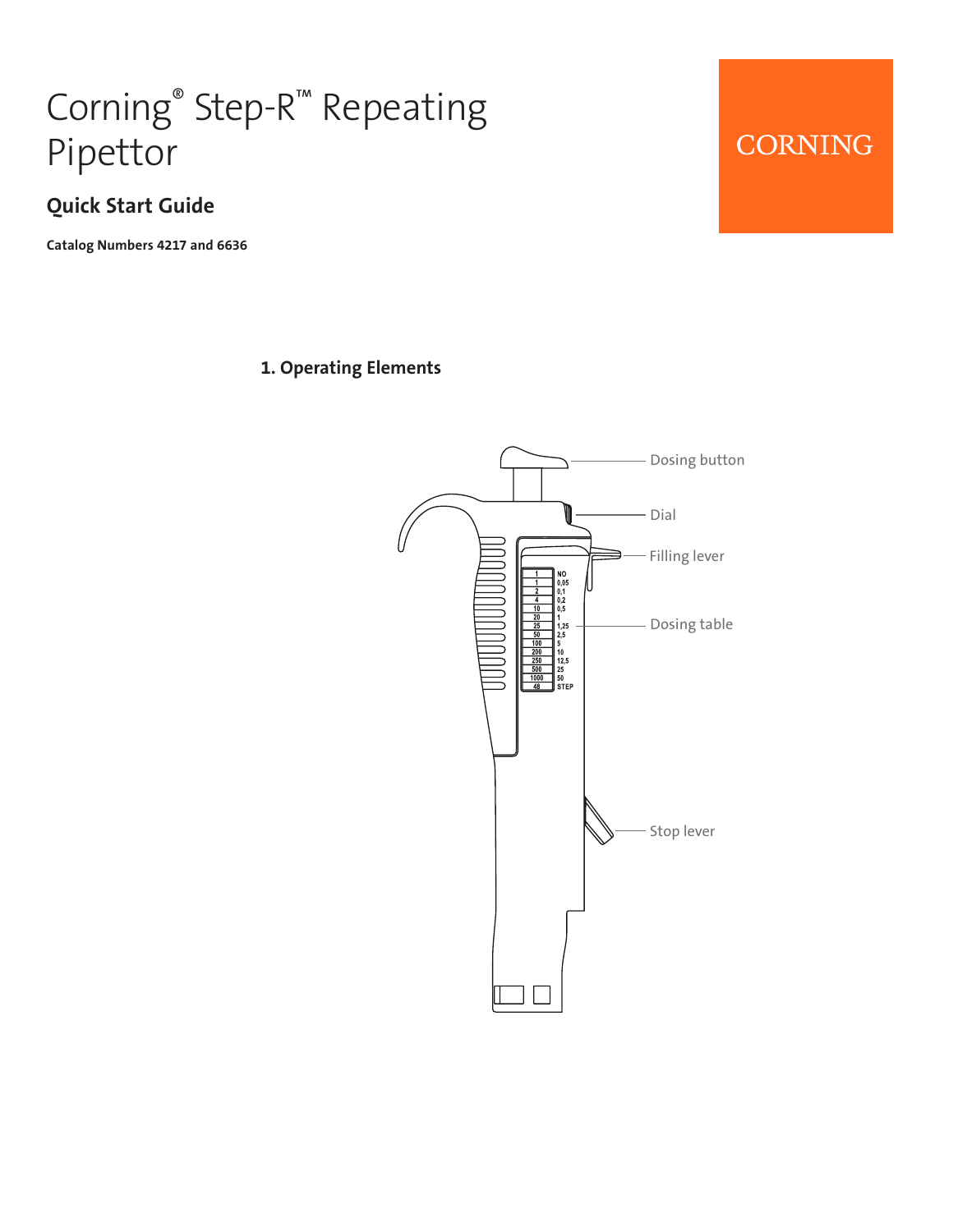#### **2. Inserting the Syringe Tip**

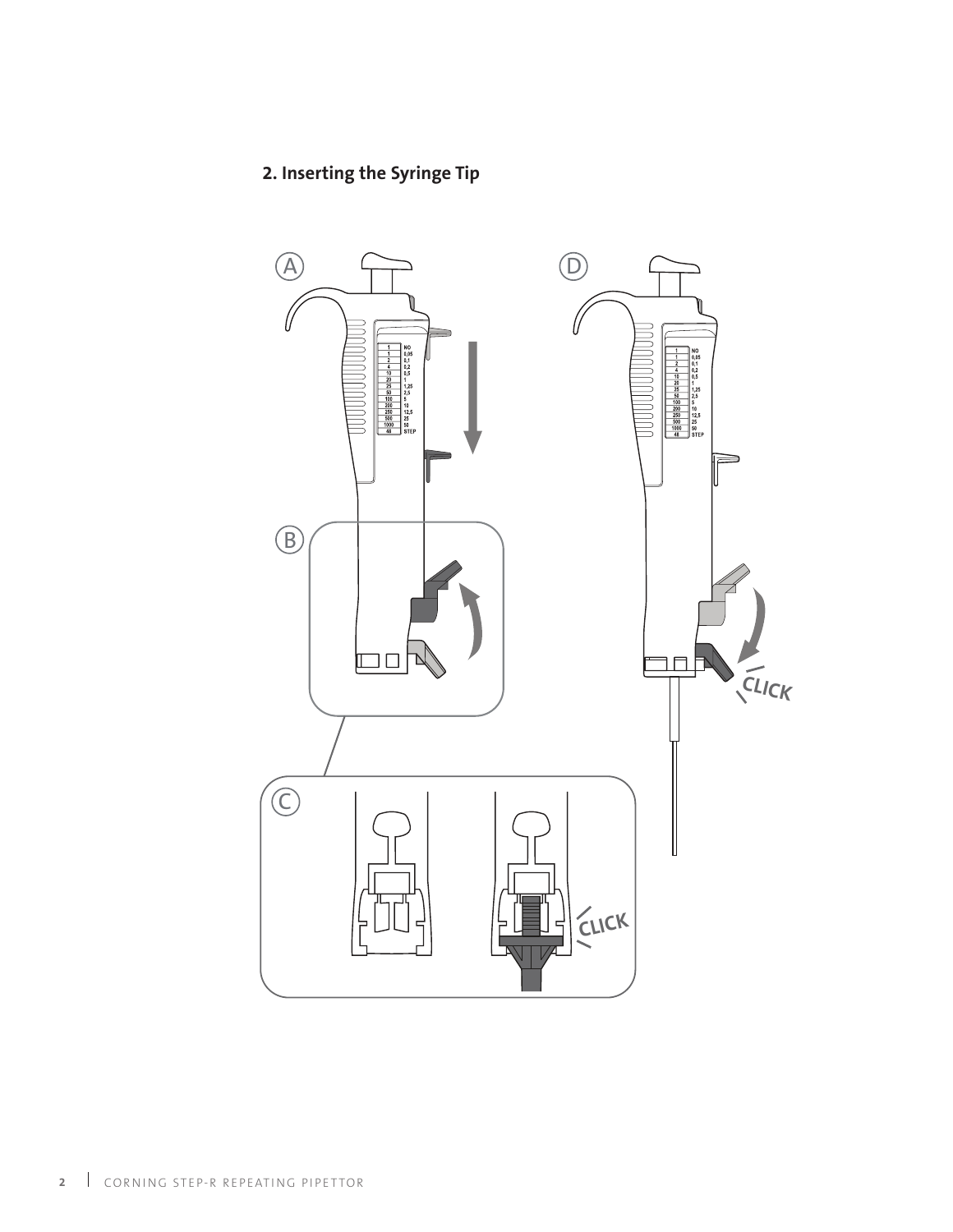#### **3. Adapter (25 mL and 50 mL syringe tips only)**



#### **4. Filling the Syringe Tip**